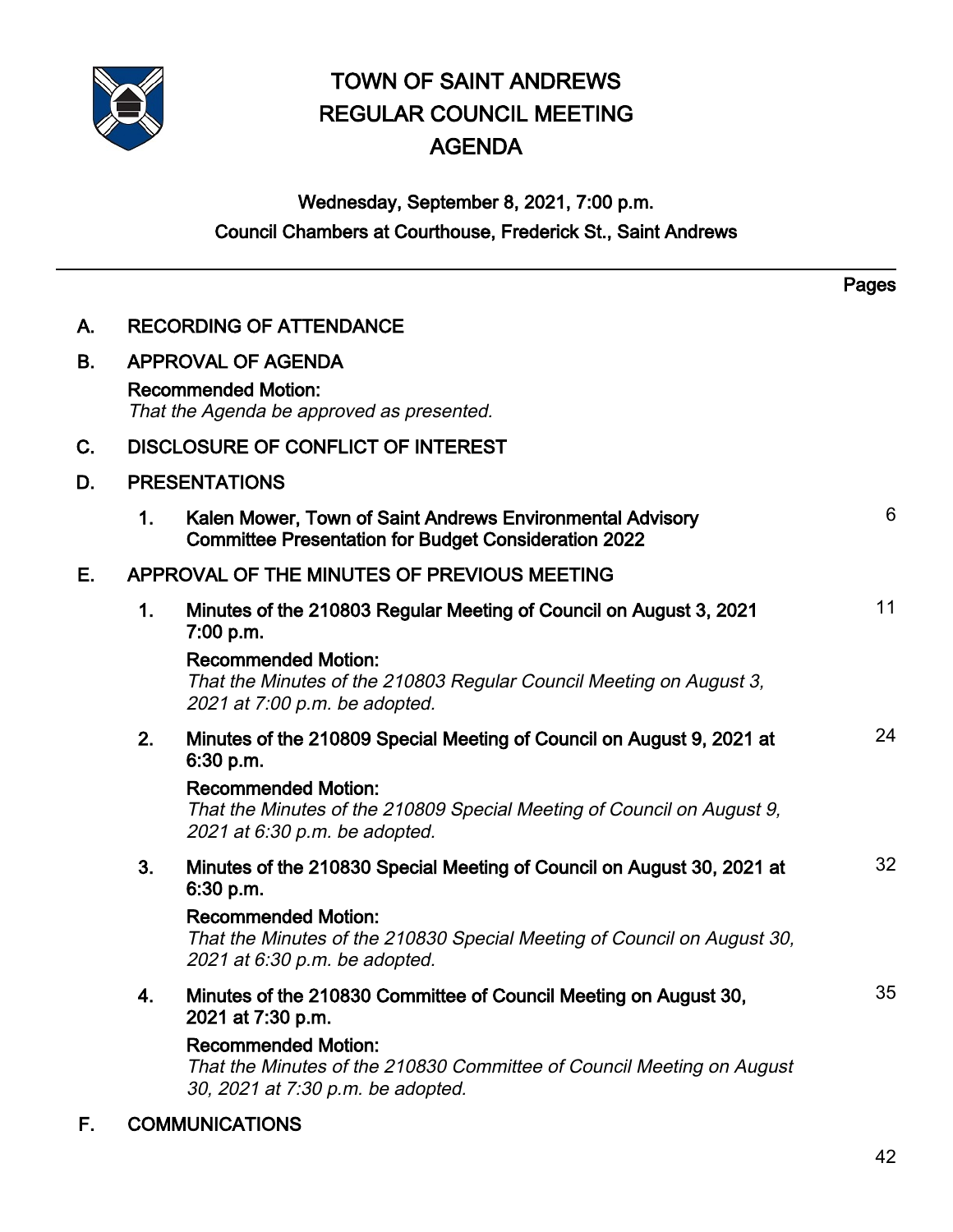### G. STAFF REPORT/FINANCIAL REPORT, PW210901, PS210902, BTHC210901, RCS210901, FA210901, PW210903, PED210901, PW210905, PW210906, PS210903, FA210902, RCS210902, FA210903 Recommended Motion: That Council accepts all the Staff Reports and Financial Reports as presented. H. INTRODUCTION, CONSIDERATION AND PASSING OF BY-LAWS AND MOTIONS 1. Finance & Administration - Deputy Mayor Akagi 1. Extended Leave of Absence Councillor Gumushel, FA210807 87 Recommended Motion: That Council approves the extended leave of absence for Councillor Kurt Gumushel from the Town of Saint Andrews from July 14, 2021, to October 22, 2021, as per the Local Governance Act Section 50(1)(g). 2. Policy for Waiving or Reducing Fees for Recreational Facilities, FA210808 88 Recommended Motion: That Council approves The Town of Saint Andrews Policy for Waiving or Reducing Fees for Use of Town Owned Recreational Facilities P-21-01. 3. September 30th National Truth and Reconciliation Day, FA210809 93 Recommended Motion: That Council adopts the newly formed National Day for Truth and Reconciliation on September 30th in the Town of Saint Andrews for the purposes of learning and reflection. 4. 2021 Credit Facilities - Scotiabank, FA210810 Recommended Motion: Be it moved that the Council approve the Mayor or Deputy Mayor and the Chief Administrative Officer or the Assistant Treasurer are hereby authorized to borrow on behalf of the Town of Saint Andrews from the Bank of Nova Scotia from time to time by way of a promissory note a sum or sums, not exceeding any one time,

- Two hundred and six thousand, three hundred and fifteen dollars (\$206,315.00) to meet current expenditures of the General Operating Fund •
- Four hundred and eighty-three thousand, two hundred and twenty-five dollars (\$483,225.00) to meet current expenditures of the Utility Operating Fund of the Corporation for the year 2021. •

#### Recommended Motion: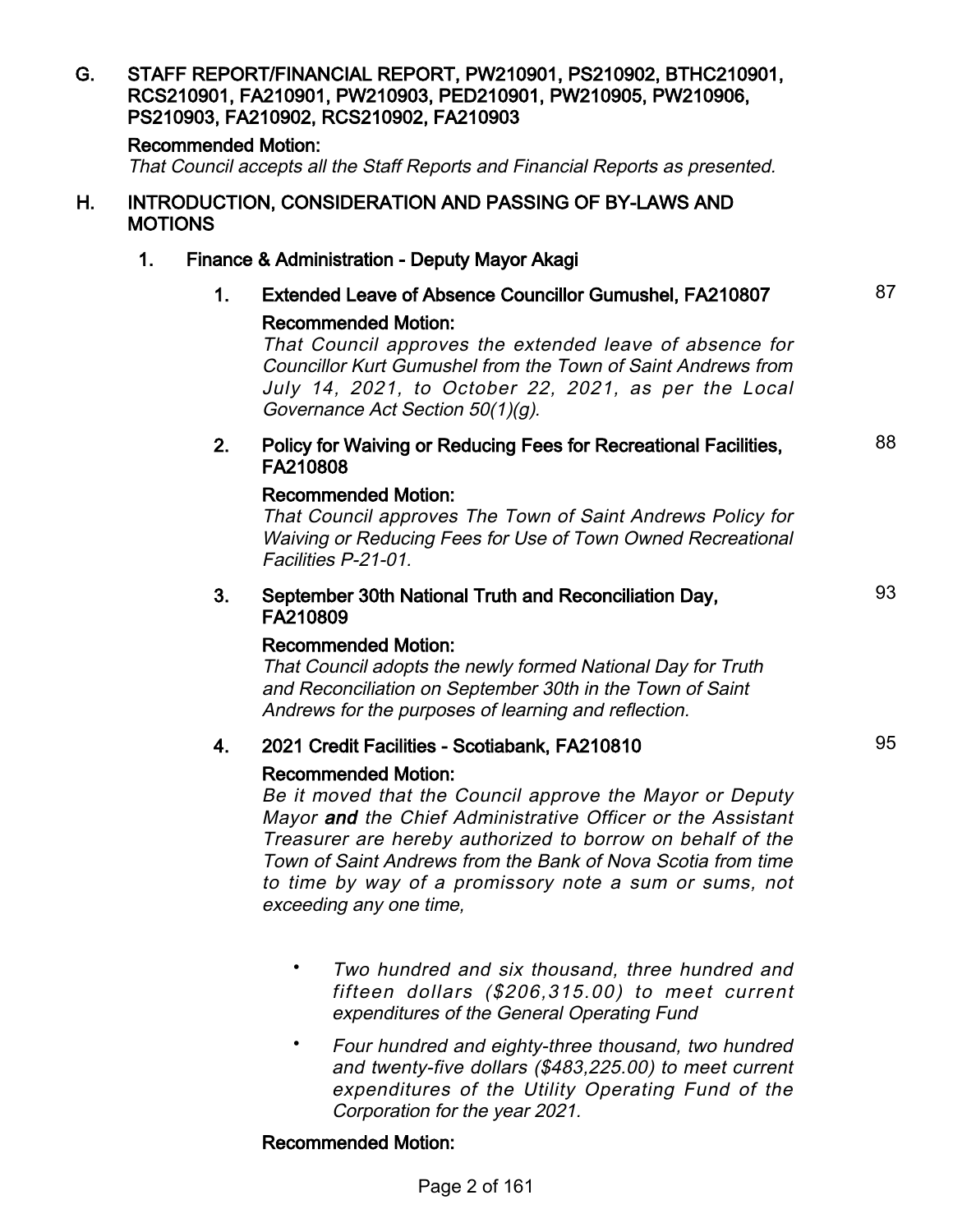Be it moved that Council approve the Mayor or Deputy Mayor and the Chief Administrative Officer or the Assistant Treasurer to hereby be authorized to borrow on behalf of the Town of Saint Andrews from the Bank of Nova Scotia from time to time by way of a promissory note, a sum or sums, not exceeding at any one time,

- One hundred and forty thousand dollars (\$140,000.00) towards the resurfacing of roads. •
- Three hundred thousand dollars (\$300,000.00) towards the reconditioning of the steel water reservoir. •
- Three hundred and thirty thousand dollars (\$330,000.00) towards the water and sewer main renewals on King Street and Sophia Street. •
- Ten thousand dollars (\$10,000.00) towards a backup water pump for the water treatment plant. •
- One hundred and six thousand dollars (\$106,000.00) towards UV chamber upgrades at the water treatment plant, an aerator blower unit for the sewage lagoon, a portable generator for the lift stations, and commercial water meters. •
- Forty-eight thousand dollars (\$48,000.00) towards the replacement of the concrete walkway at the Arena. •
- Six hundred thousand dollars (\$600,000.00) (including \$200,000 of interim funding) towards trail improvements. •
- Two million, fifty thousand dollars (\$2,050,000.00) (including \$750,000 of interim funding) towards the reconditioning of the steel water reservoir. •

## Recommended Motion:

Be it moved that Council approve the acceptance of the Scotia Bank Visa Credit Card with a limit of Ten thousand dollars (\$10,000).

## 2. Public Works - Councillor Blanchard

1. Additional Paving Request for the Back of the Saint Andrews Fire Hall for 2021, PW210808

# Recommended Motion:

That \$40,000 be allotted from the 2021 Paving budget to replace the back portion of the parking lot and driveway of the Saint Andrews Fire Department.

### 2. By-Law 21-05 A By-Law Respecting the Stopping Up and Permanent Closure of Part of Victoria Terrace Street, PW210804

98

101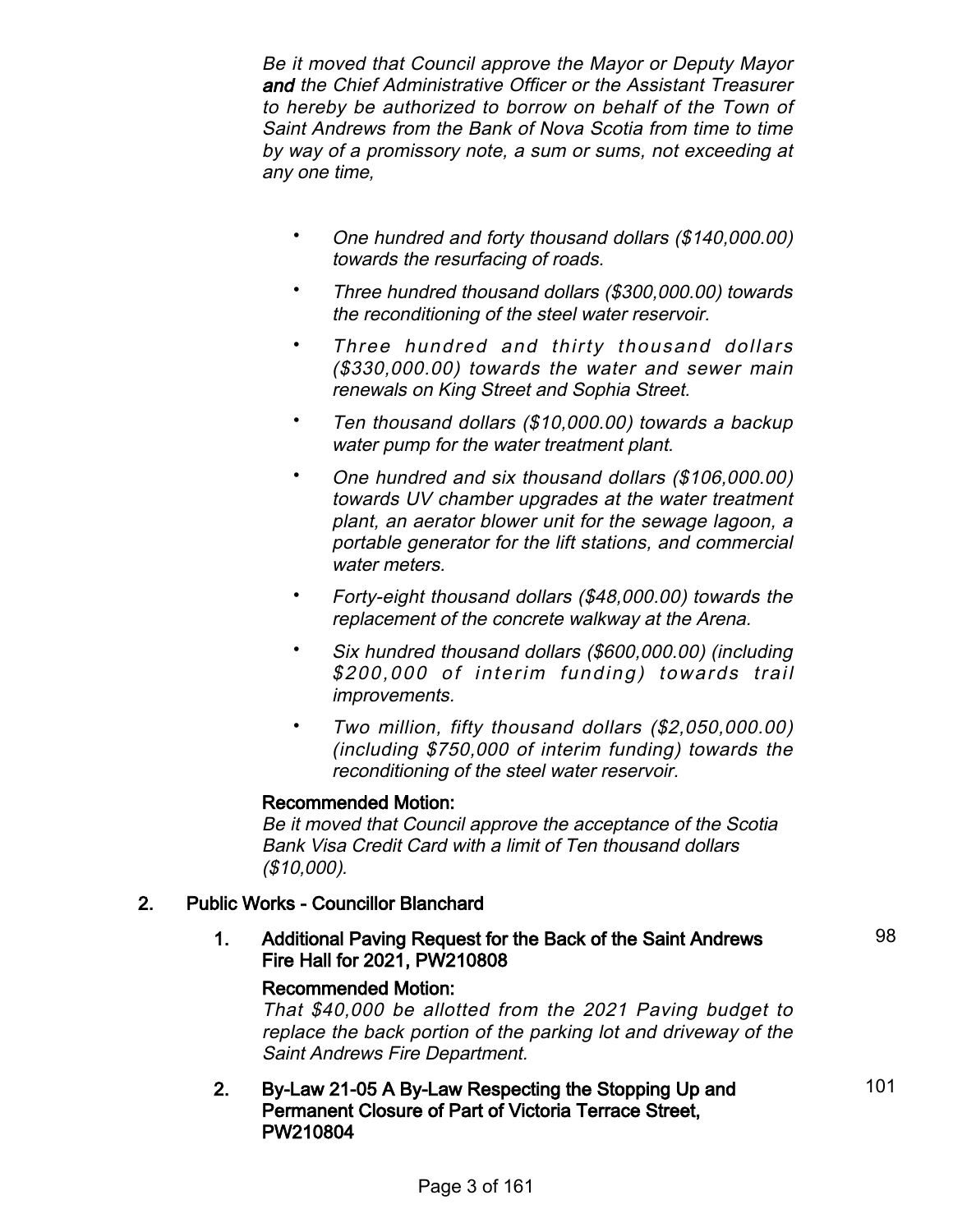#### Recommended Motion:

That Council grant leave for the First Reading of By-Law 21-05, A By-Law Respecting the Stopping Up and Permanent Closure of Part of Victoria Terrace Street in the Town of Saint Andrews.

#### Recommended Motion:

That Council sets the date of Monday, September 27, 2021, 6:30 p.m. at the Courthouse at 123 Frederick Street for a Public Hearing of Objections to By-Law 21-05, A By-Law Respecting the Stopping Up and Permanent Closure of Part of Victoria Terrace Street.

### 3. Wharf Project Final Design and Discussion - PW210806 106

#### 3. Public Safety - Councillor Neil

1. Nuisance Deer Hunt 2021, PS210803

#### Recommended Motion:

That Council moves to request permission from the Provincial Minister of Energy and Resource Development for approval for a 2021 Nuisance Deer Hunt within the Town of Saint Andrews limits.

#### 4. Business, Tourism, Heritage and Culture - Councillor Hirtle

#### 5. Recreation and Community Services - Councillor Gumushel

1. Saint Andrews Outdoor Recreation and Trails Inc. Request for Funding Trail Maintenance, RCS210806

#### Recommended Motion:

That Council moves to support the funding request from the Saint Andrews Outdoor Recreation and Trails Inc. for trail maintenance projects for up to \$5,000.00 for 2021.

#### 6. Planning & Economic Development - Councillor Heenan

#### 1. By-Law 21-04, A By-Law Respecting Encroachment Upon Public Streets in the Town of Saint Andrews First Reading, PED210805

#### Recommended Motion:

That Council grants leave for First Reading of By-Law 21-04, A By-Law Respecting Encroachment Upon Public Streets in the Town of Saint Andrews.

#### Recommended Motion:

That Council sets the date of Monday, September 27, 2021, at 6:45 p.m. at the Courthouse at 123 Frederick Street for a Public Hearing of Objections to By-Law 21-04, A By-Law Respecting Encroachment Upon Public Streets in the Town of Saint **Andrews** 

2. Appointment of the Planning Advisory Committee, PED210806 138 Recommended Motion:

120

122

That Council appoint the following Citizens and Councillor to the